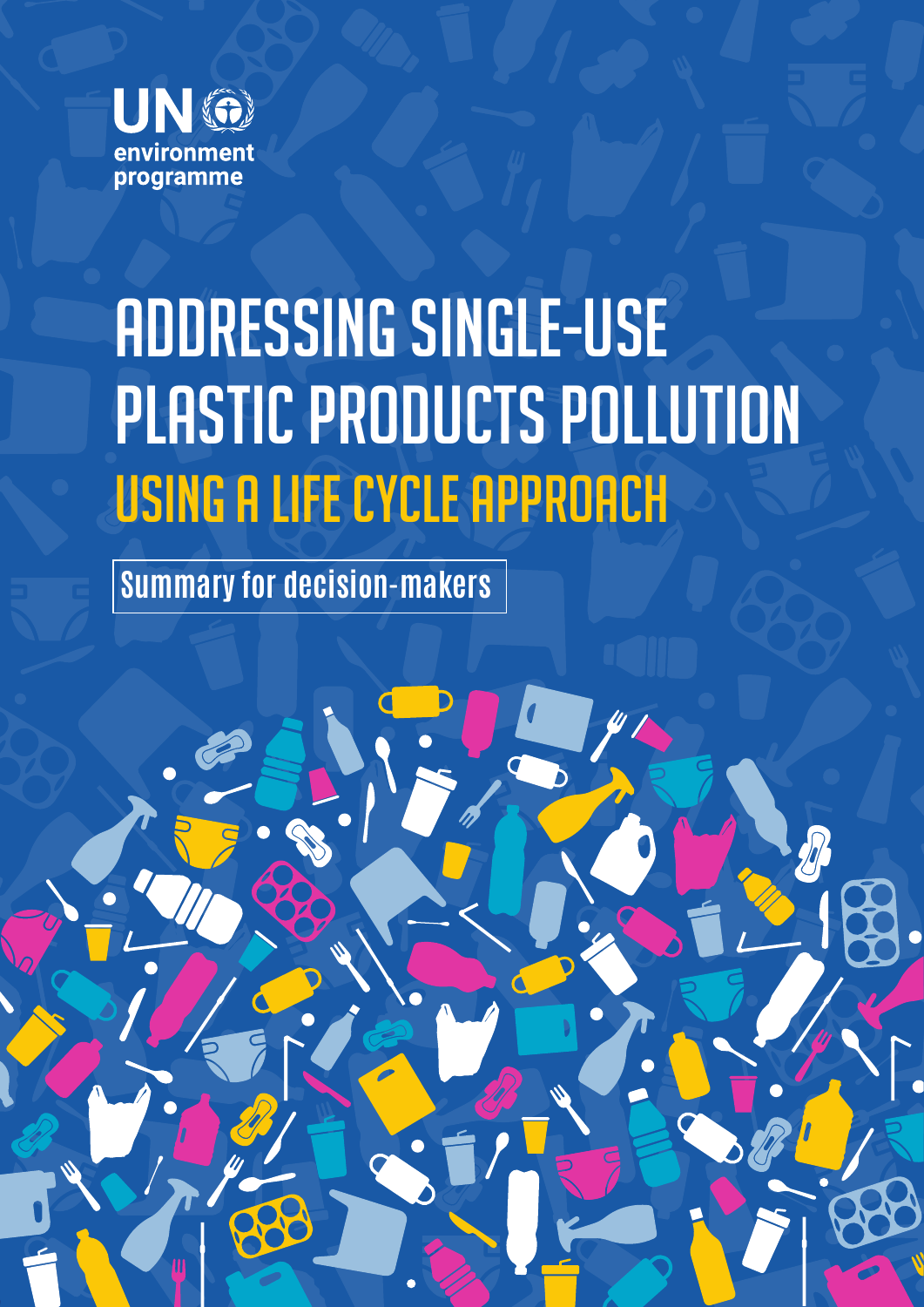# Products compared in the Life Cycle Assessment studies

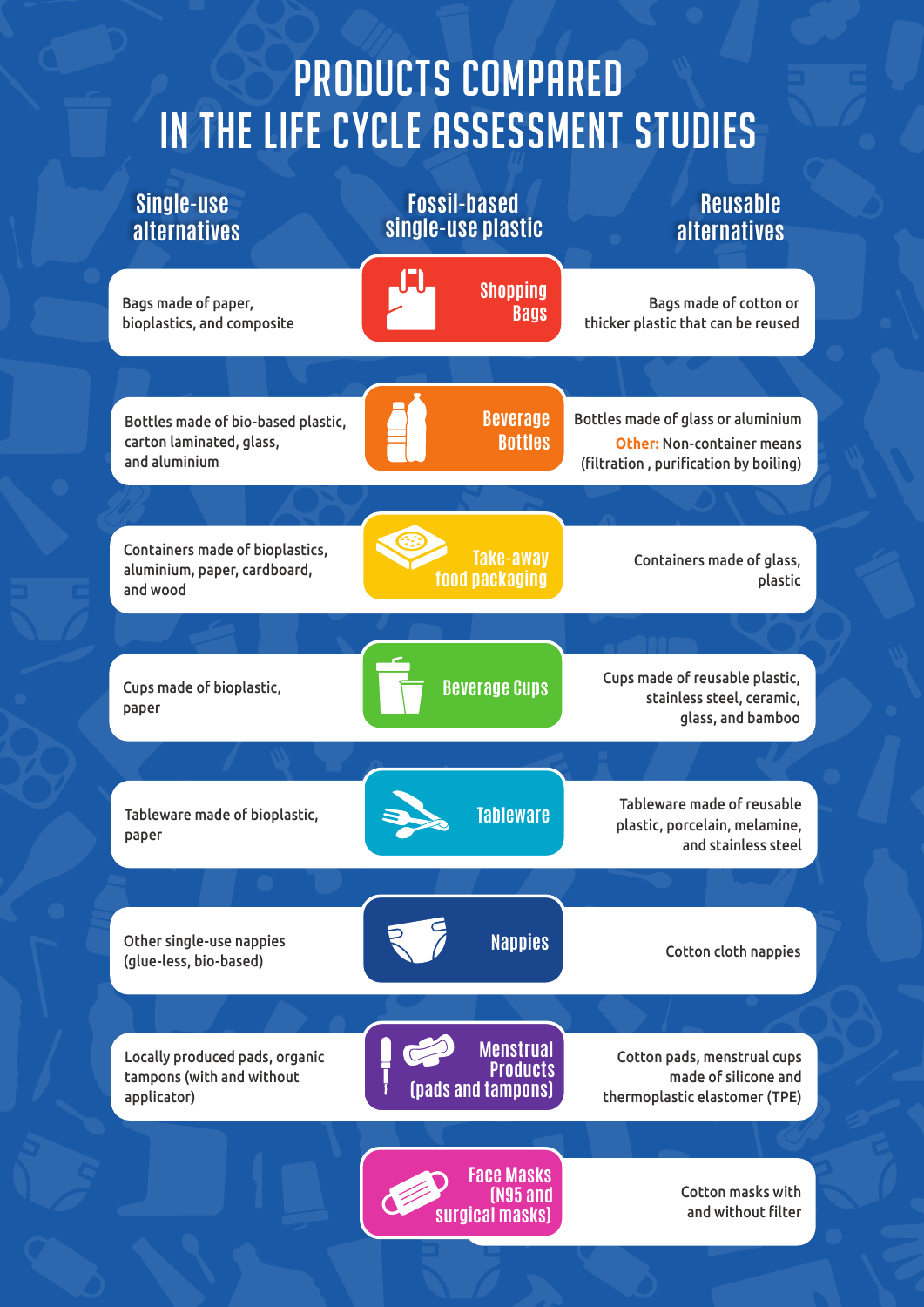### Recommendations from LCA meta-analyses on single-use **PLASTIC PRODUCTS AND THEIR ALTERNATIVES** When developing policies on single-use plastic products, be guided by the following 8 points:

| <b>Promote reusable</b><br><b>products</b>                          | $\rightarrow$ Reusable products have lower<br>$\rightarrow$ The more times a product can be<br>environmental impacts than single-<br>reused, the lower the environmental<br>impact of that product.<br>use products                                                                                                                                                                                   |
|---------------------------------------------------------------------|-------------------------------------------------------------------------------------------------------------------------------------------------------------------------------------------------------------------------------------------------------------------------------------------------------------------------------------------------------------------------------------------------------|
| <b>Reduce the use of single-use</b>                                 | Replacing one disposable product (e.g. made of fossil-based plastic) with another<br>made of a different material (e.g. paper, biodegradable plastic, etc) tends to                                                                                                                                                                                                                                   |
| products irrespective<br>  of material                              | simply shift the impacts. Therefore, it is important to reduce the use of single-<br>use products altogether, while supporting current manufacturers of single-use<br>products to shift their focus.                                                                                                                                                                                                  |
| <b>Know your geographical</b><br>& social context                   | Policy should be designed considering the geographical and social context to which<br>it will apply. Understand the<br>$\rightarrow$ State of waste-management infrastructure<br>$\rightarrow$ Energy mix<br>(sophisticated/unsanitary)<br>$\rightarrow$ Recycling rates & capability<br>$\rightarrow$ Consumer awareness and willingness.<br>$\rightarrow$ Disposal method at end-of-life            |
| <b>Promote resource-efficient</b><br>product design and circularity | $\rightarrow$ Lighter and more durable materials will reduce<br>$\rightarrow$ Well-designed Extended<br>the environmental impacts of products<br>Producer Responsibility<br>schemes can positively<br>$\rightarrow$ Product design can positively influence the end-<br>influence design choices.<br>of-life option utilized, thereby enabling better<br>recyclability (proper disposal) of a product |
| <b>Decrease the environmental</b><br>footprint of production        | $\rightarrow$ Production is a significant contributor to the environmental footprint of single-<br>use plastic products and their alternatives<br>$\rightarrow$ To reduce the environmental impacts at production phase:<br>· minimize the use of products with<br>• keep products in the economy<br>high environmental impacts.<br>for longer through reuse                                          |
| Opt for a low impact<br>end-of-life scenario                        | $\rightarrow$ End-of-life scenarios have a<br>$\rightarrow$ Keeping products in the economy<br>substantial influence on the<br>through reuse is the lowest impact<br>end-of-life scenario, as we avoid<br>environmental impacts of products<br>$\rightarrow$ Each product material should be<br>the end-of-life.<br>assessed considering the most<br>feasible end-of-life option                      |
| <b>Factor-in potential future</b><br>scale-up and innovations       | $\rightarrow$ Novel production technologies may<br>$\rightarrow$ Power generation systems,<br>need time to develop and scale-up<br>transportation and recycling<br>to be comparable to established<br>processes change over time.<br>large-scale technologies                                                                                                                                         |
| <b>Combine LCA insights with</b><br>other robust information        | $\rightarrow$ LCA provides important insights<br>$\rightarrow$ The environmental impacts<br>but needs to be supplemented with<br>of SUPP alternatives depend<br>additional knowledge to account for<br>on many factors and should<br>litter, microplastics, ecosystem and health<br>be assessed on a case-by-<br>impacts, as well as social and gender aspects<br>case basis.                         |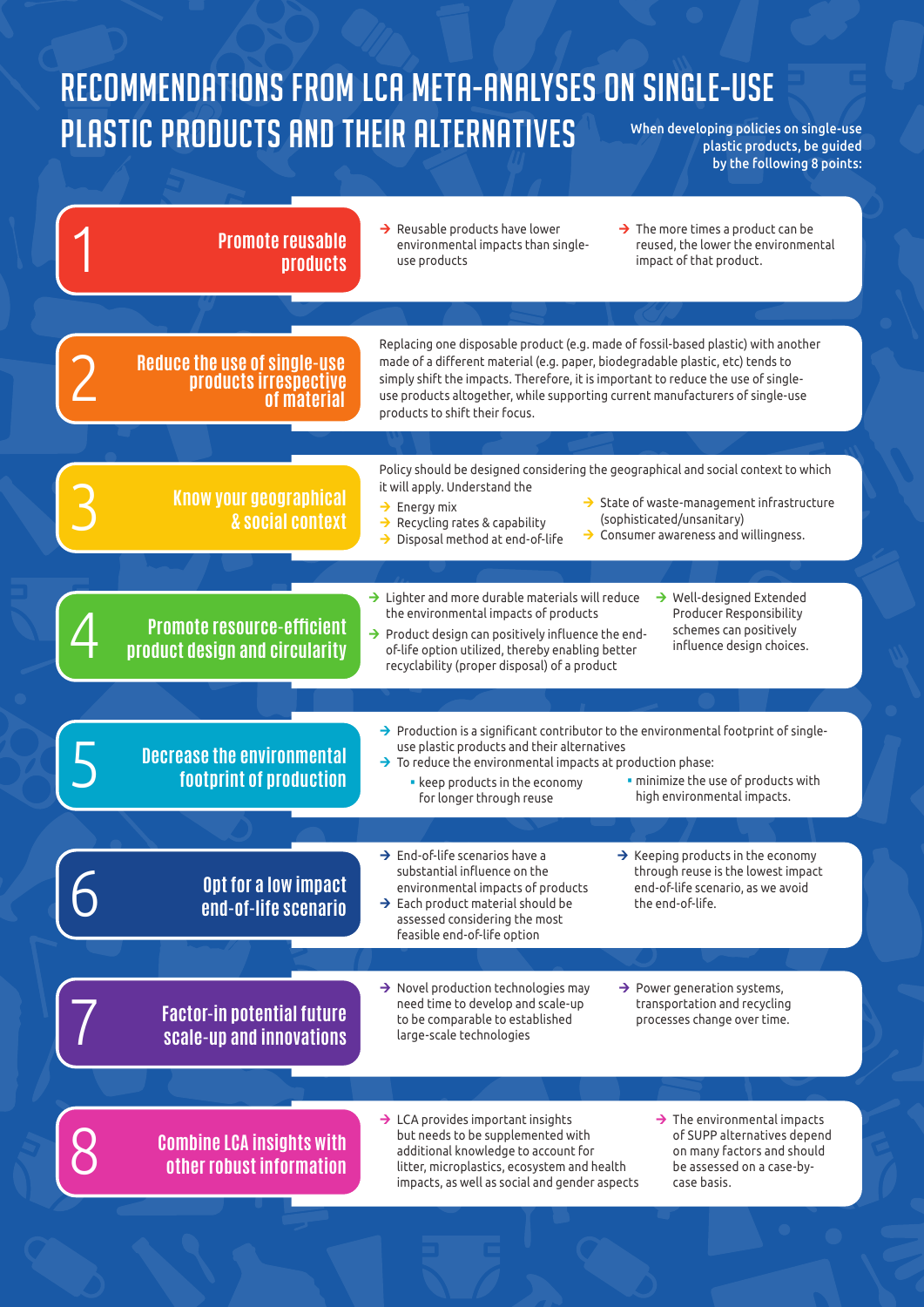**Lessons learned by countries from actions to address Single-use plastic products (SUPP) pollution:**



#### **THE GLOBAL COVID-19 PANDEMIC PRESENTS SIGNIFICANT CHALLENGES**

Efforts of countries to reduce single-use plastic product pollution come under additional pressure in a pandemic. Safety and health requirements are essential along with a strong science-based approach to understanding the necessity for specific exemptions for the use of single-use plastic products. At the same time, it is important to note that it is usually the way we use products, rather than the products themselves, which guarantees safety (e.g. handwashing as opposed to wrapping items in plastic). There may also be opportunities for creative solutions and new business models that can address plastic pollution.

## Summary of key findings from country-specific case studies

#### **All materials have an impact, "the issue isn't just plastic, it's how we use it" with, "the most sustainable product being the reusable products".**

An analysis of SUPP alternatives, and a good strategy to encourage reuse of products multiple times, are important aspects. Addressing single-use plastic products pollution requires systems change.

#### **A life cycle approach can help identify trade-offs and prevent burdenshifting among value chain stages.**

LCA highlights hotspots and should be complemented by other evidence for a comprehensive policy development (e.g. consider impacts from litter and microplastics, socio-economic conditions and culture).

#### **Access to quality, timely and location-specific data on the plastics sector is critical.**

This informs policy development and is essential for evaluating the effectiveness of the policy.

#### **There are many actions and solutions already being implemented to address single-use plastic product pollution.**

Understanding what stakeholders are doing at local, regional and international levels is important, as well as exploring opportunities for new business models and support to help scale-up activities.

#### **A mix of policy interventions is often required, as well as understanding the underlying economic drivers for behavior.**

For example, it may appear to be cheaper to dump waste than to recycle it when the hidden costs of dumping are not considered.

#### **Behavioral research provides insights on how different policies can target people's actions regarding the use of SUPP.**

For instance, targeted communication and education strategies can enable consumers in making better decisions around reuse, recycling and waste disposal. Utilising a gender lens can also highlight the gendered roles and behavioural preferences of women and men to unlock long-term behavioural change.

#### **Design and management of product packaging is an important area of action.**

Design can significantly reduce the environmental impacts of plastic products and their alternatives. Other co-benefits should also be explored when contemplating design modifications, e.g. new designs for tableware could consider how to reduce food waste.

#### **All stakeholders need to be involved in developing and implementing policy across the life cycle of SUPP.**

Some governments have developed collaborative agreements with the private sector to reduce plastics pollution. Civil society has also been actively involved in many policy developments. Decision-makers are encouraged to integrate the informal waste sector into policy due to their significance in many countries. As women are key stakeholders in purchasing and waste management practices at the household and community levels, participation of women groups is also essential.

#### **Monitoring and enforcement are vital steps in implementing SUPP policies.**

Understanding the effectiveness and enforcement of certain policy interventions becomes critical over time. A well-communicated timeline of policy and legislative action can send early signals to stakeholders and aid the transition to support policy objectives.